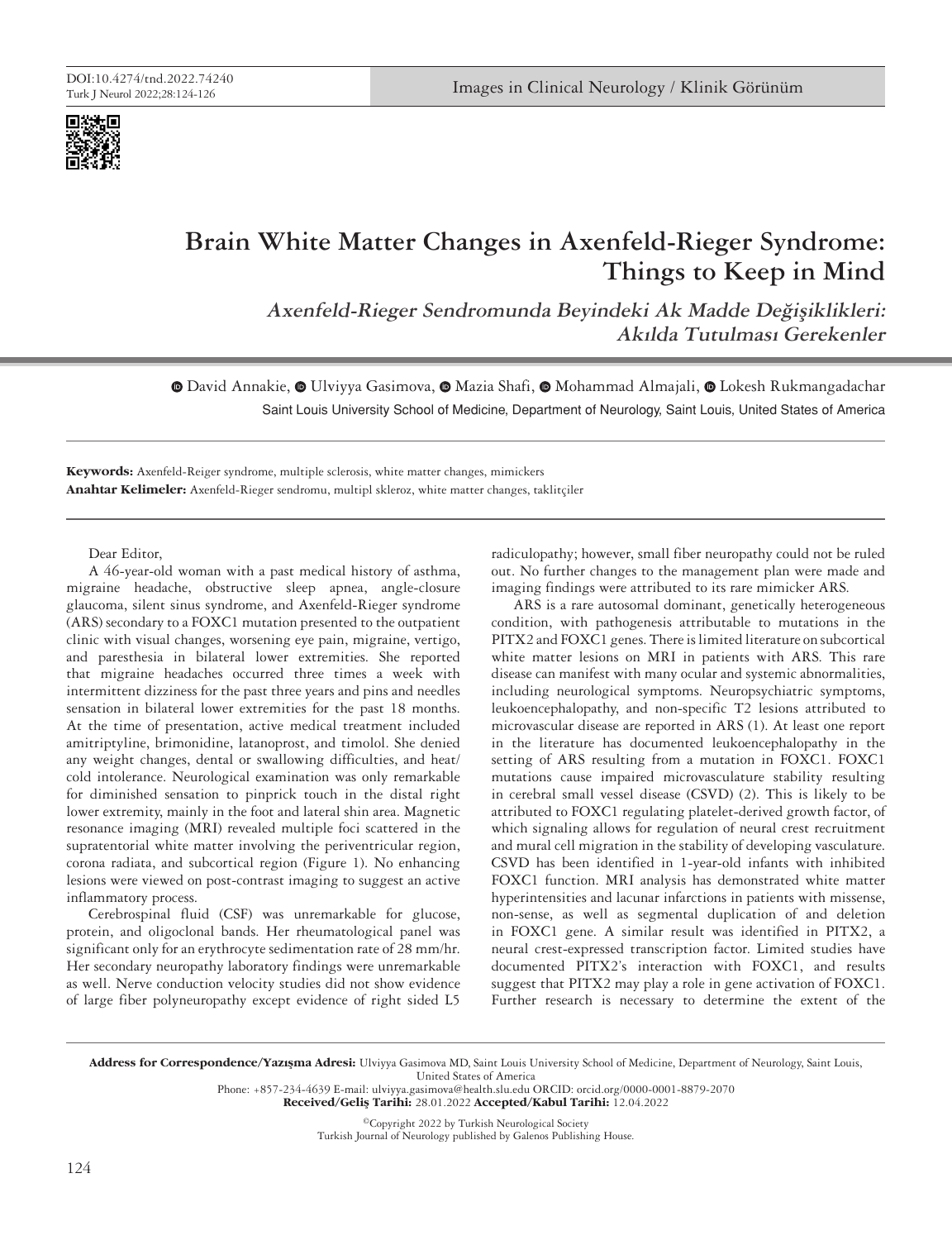

Figure 1. Cranial T2- and FLAIR-weighted axial and sagittal MRI images of a patient with ARS. Multiple T2 lesions are seen predominantly in subcortical white matter

## ARS: Axenfeld-Rieger syndrome, MRI: Magnetic resonance imaging

interaction and its effect on vascular basement membrane security, potentiating a high stroke risk in patients (3). Non-specific T2 lesions on brain MRI are common mimickers of multiple sclerosis (MS), and these patients are often misdiagnosed as having MS. In one study, up to 20% of the patients referred to a tertiary MS clinic were misdiagnosed (4). Common causes of T2 lesions in MS are demyelination of medullary venules close to the ventricular walls and ischemic microvascular lesions. These lesions' number, distribution, and clinical context are vital in determining their significance. Multiple vascular and inflammatory disorders are often mistaken for MS due to indistinguishable lesions affecting distinct areas. One such example is systemic lupus erythematosus which can produce multiple T2 intensities in the periventricular white matter but are differentiated by their propensity to choose grey matter and cause systemic clinical features (5). There is no biomarker for MS, and often the diagnosis is made based on clinical